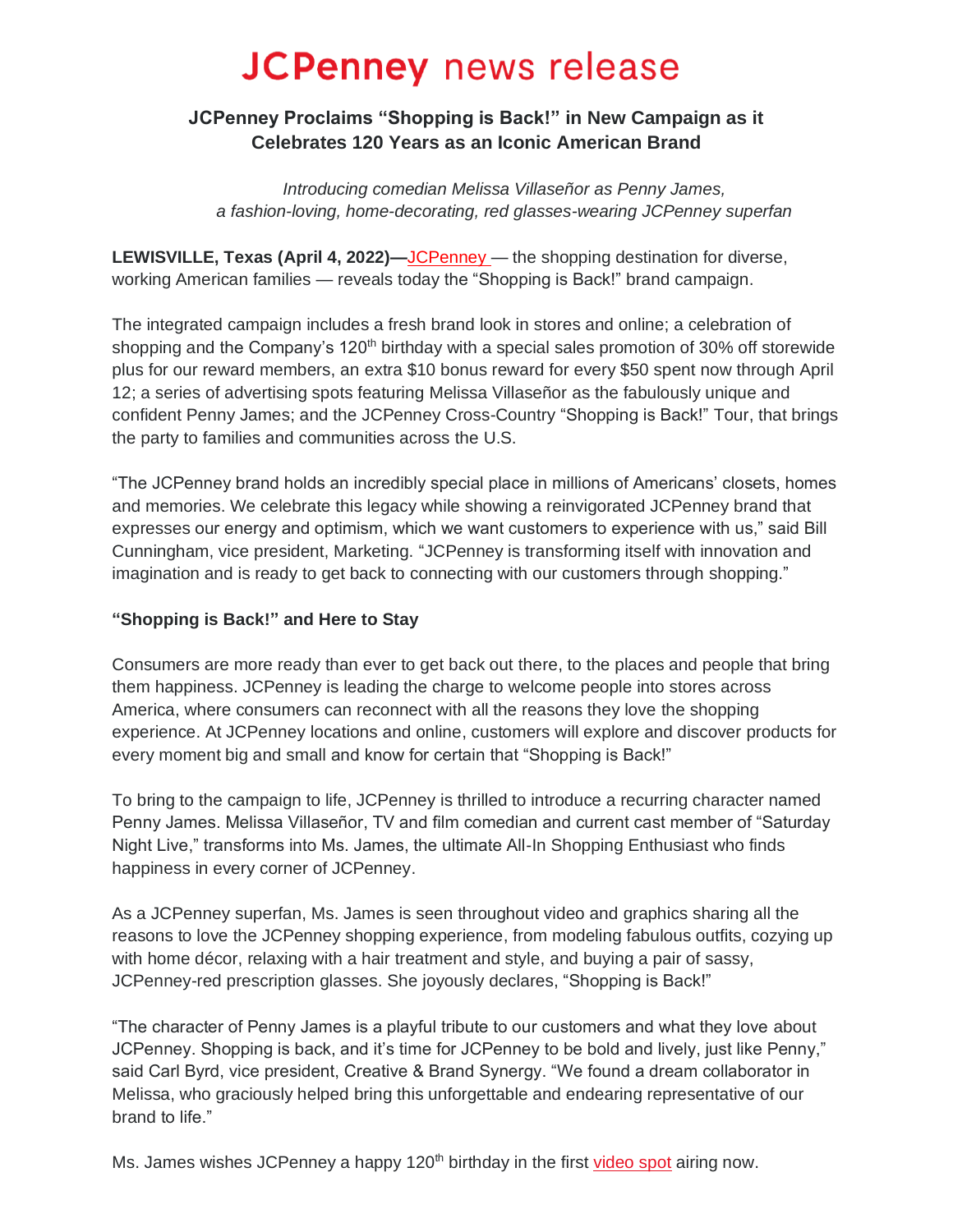#### **120 Years Young**

Since April 14, 1902, JCPenney has lived by The Golden Rule to bring style and value to working families across the country. The Company evolved with these families by redesigning shopping experiences, embracing fashion and cultural trends, and enriching special traditions. Today, JCPenney proudly brings back shopping as the only one-stop destination providing diverse customers with fashion, quality, convenience and value no matter where, when or how they want to shop.

"As we reach the 120-year milestone and step into a new season — for fashion and our Company — there's a lot of excitement around JCPenney, which shines through in our campaign," said Cunningham. "'Shopping is Back!' allows us to spotlight our standout portfolio of private brands, national brands and partnerships, the inclusivity at the heart of our Company and product assortments, and the work we've done as a business to evolve once again."

### **Serving Up Style & Experiences Nationwide**

JCPenney takes "Shopping is Back!" on the road with a tour crossing America. Each stop will offer a block party-style celebration with local food vendors, games, music and giveaways. Families are invited to join as the Company pays tribute to the customers it has served for generations and welcomes new ones with a celebration 120 years in the making.

"We're grateful for the tens of millions of customers who have demonstrated their JCPenney love and loyalty," said Cunningham. "There's no more authentic way to thank them, our associates and the communities we serve than by creating experiences that tap into JCPenney memories we cherish and creating new ones, too."

JCPenney and its associates will also team up with nonprofit partners in the communities the tour visits to support the Company's philanthropic mission to help close the opportunity gap for under-resourced youth.

Catch the JCPenney Cross-Country "Shopping is Back!" Tour as it makes its way coast-to-coast visiting stores starting May 14 through the summer and back-to-school season:

- Torrance, California May 14
- Henderson, Nevada May 21
- Lone Tree, Colorado May 28
- El Paso, Texas June 4
- Frisco, Texas June 11
- Springfield, Missouri June 18
- Schaumburg, Illinois July 2
- Fort Wayne, Indiana July 16
- Louisville, Kentucky July 23
- Buford, Georgia July 30
- Whitehall, Pennsylvania August 6
- Garden City, New York August 13

#### **Images and Resources**

To download this release and hi-res multimedia, please visit the [JCPenney Newsroom.](https://www.jcpnewsroom.com/news-releases/2022/0404_shopping_is_back.html)

#### **About JCPenney**

JCPenney is the shopping destination for diverse, working American families. With inclusivity at its core, the Company's product assortment meets customers' everyday needs and helps them